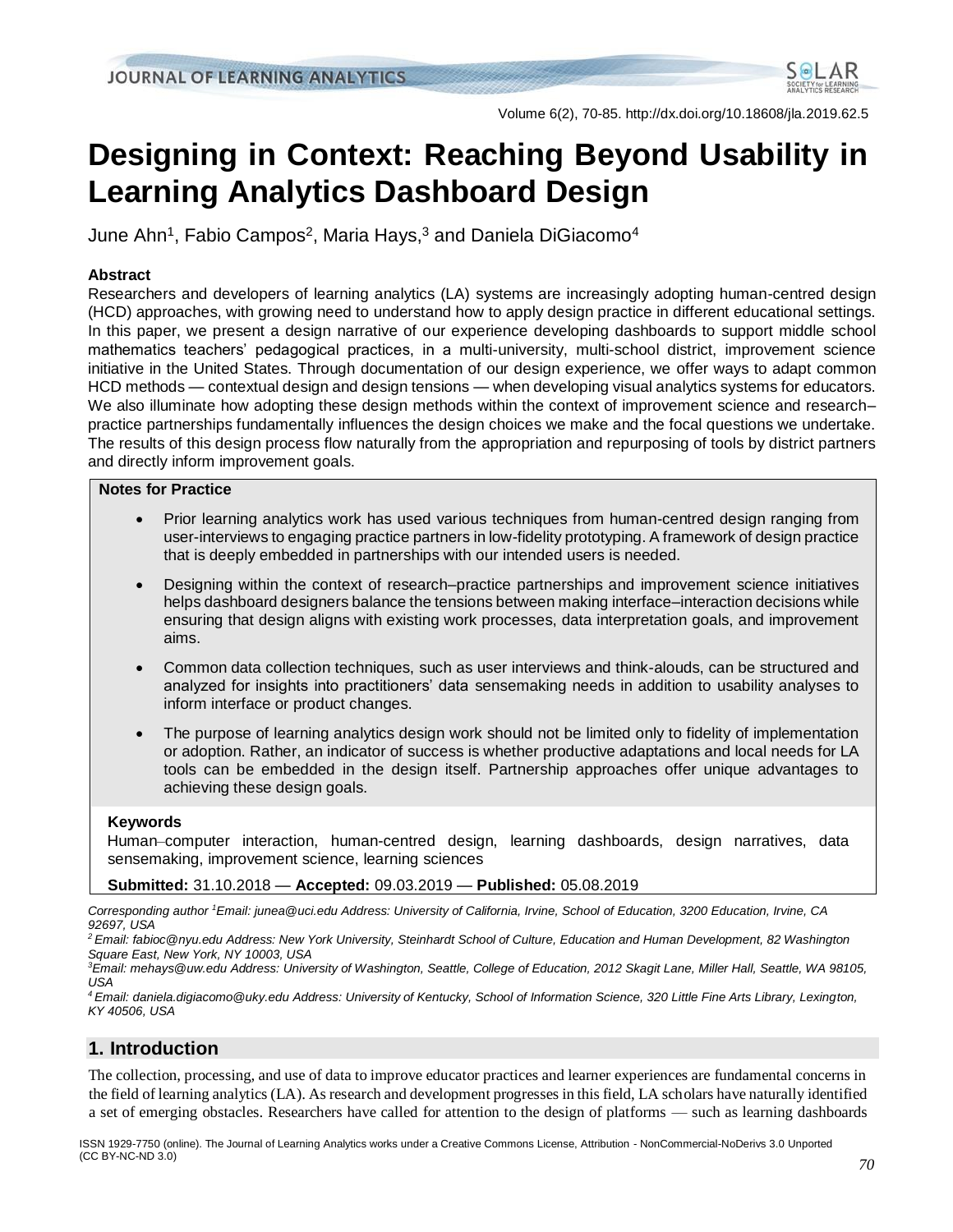— to recognize how design-decisions have fundamental impacts on the interpretation and use of analytics (Duval, 2011; Klerkx, Verbert, & Duval, 2017). LA scholars are increasingly turning to methods in human-centred design (HCD) as a way to mitigate the misalignment between dashboard designs and their intended uses with diverse stakeholders and settings (Dollinger & Lodge, 2018; Holstein, Hong, Tegene, McLaren, & Aleven, 2018). Finally, scholars in LA are also beginning to understand that the locus of design decisions must move beyond the micro-context of person and interface to consider a broad array of factors. Such factors include diverse types of users, multiple aims and data interpretation needs, theories of cognition or learning, and the institutional, leadership, micropolitical, and broader sociocultural settings within which analytics are taken up (Alhadad, 2018; Datnow, 2000; Dawson et al., 2018; Dollinger & Lodge, 2018; Jivet, Scheffel, Specht, & Drachsler, 2018).

In this paper, we contribute to these emerging concerns by documenting our design team's process of developing dashboards for a multi-university, multi-school district, improvement science initiative in the United States. We present a design narrative, which Hoadley (2002) articulates as a way to describe the history and evolution of a design over time. A goal of a design narrative is to relay important details about stakeholders, events, trade-offs, and results of design decisions through rich description. As with any narrative, one cannot describe all details in absolute high fidelity. Instead, the aim is to present key vignettes that make explicit the implicit knowledge that the design-researcher employs to create and implement new innovations. Through this process, the goal is to help other design-researchers replicate and adapt this implicit knowledge in their future work.

We make the following contributions through documentation of our design experience. First, a key challenge facing designers in LA is knowing how to translate and adapt the knowledge and wisdom of HCD practices when developing tools such as dashboards. In this paper, we highlight how our team implicitly embedded common HCD ideas — such as contextual design and design tensions — when developing dashboards for educators (Beyer & Holtzblatt, 1999; Tatar, 2007). Making these design processes explicit, and naming their intent and affordances, helps make clear the why of a design practice beyond simply deploying techniques in a rote manner. Second, as LA design-researchers move to consider broader institutional, political, and organizational contexts, we shed light on how designing within a particular framework — research–practice partnerships (RPPs) and improvement science (IS) — fundamentally influenced the design choices we made and the focal questions we undertook. We argue that this type of contextual design process — where we are embedded within the RPP and IS team — provides different insights than acting as outside observers or designers.

A key need in future design-based analytics and dashboard research will be to systematically theorize about how LA tools can be productively adapted (not adopted) to make an impact on educational practice. Making design explicit — in the ways we model here — is a core way to develop a productive "middle space" that links human-centred design approaches and learning analytics as a field (Suthers & Verbert, 2013). Here we think of the target of the middle space as the design process itself, and between the fields of HCD and LA. We are not suggesting new methodologies as the goal (although perhaps new techniques may emerge from developing this middle space in the future). Instead, in this paper, we model how HCD practices gain a richer flavour when adapted and combined with partnership approaches in education and learning analytics.

## **2. Theoretical Framework**

#### **2.1. Learning Dashboards and their Implementation**

The design and evaluation of learning dashboards is a major area of inquiry in learning analytics research (Duval, 2011; Klerkx, Verbert, & Duval, 2017). The hope is that dashboards display learning analytics to learners or educators in ways that build awareness of practice and transform teaching and learning. Current reviews of learning dashboard research typically organize the extant research along a few thought lines. Issues of design, form, and audience remain as major areas of concern. For example, Schwendimann et al. (2017) note that most research on learning dashboards focuses on monitoring learning data for teachers and students, with a substantial portion of these studies situated within university contexts. Additionally, the majority of literature Schwendimann et al. (2017) reviewed focused on using log data of existing platforms, such as learning management systems, in which data representations such as bar charts, line graphs, and tables were used most frequently. Verbert, Duval, Klerkx, Govaerts, and Santos (2013) also summarize LA dashboard research, highlighting that data is being visualized across different platforms (e.g., mobile devices, tabletops, etc.) and types of information, ranging from performance data, resource use, student activity, and a variety of indicators. These reviews hint at particular design considerations about how to visualize data, which data to show to educators or learners, and for what interpretation aims.

Dashboard research has also focused on sensemaking around data leading to productive action. We understand data sensemaking as a motivated and continuous process of comprehending connections and intentionally creating meaning (Klein, Moon, & Hoffman, 2006). Lee et al. (2016) describe the data sensemaking processes as "conscious efforts to achieve understanding of how to interpret visual objects and underlying content in an information visualization" (p. 499). Yi, Kang, Stasko, and Jacko (2008) argue that the basic building block of sensemaking is the generation of insights, which can be fostered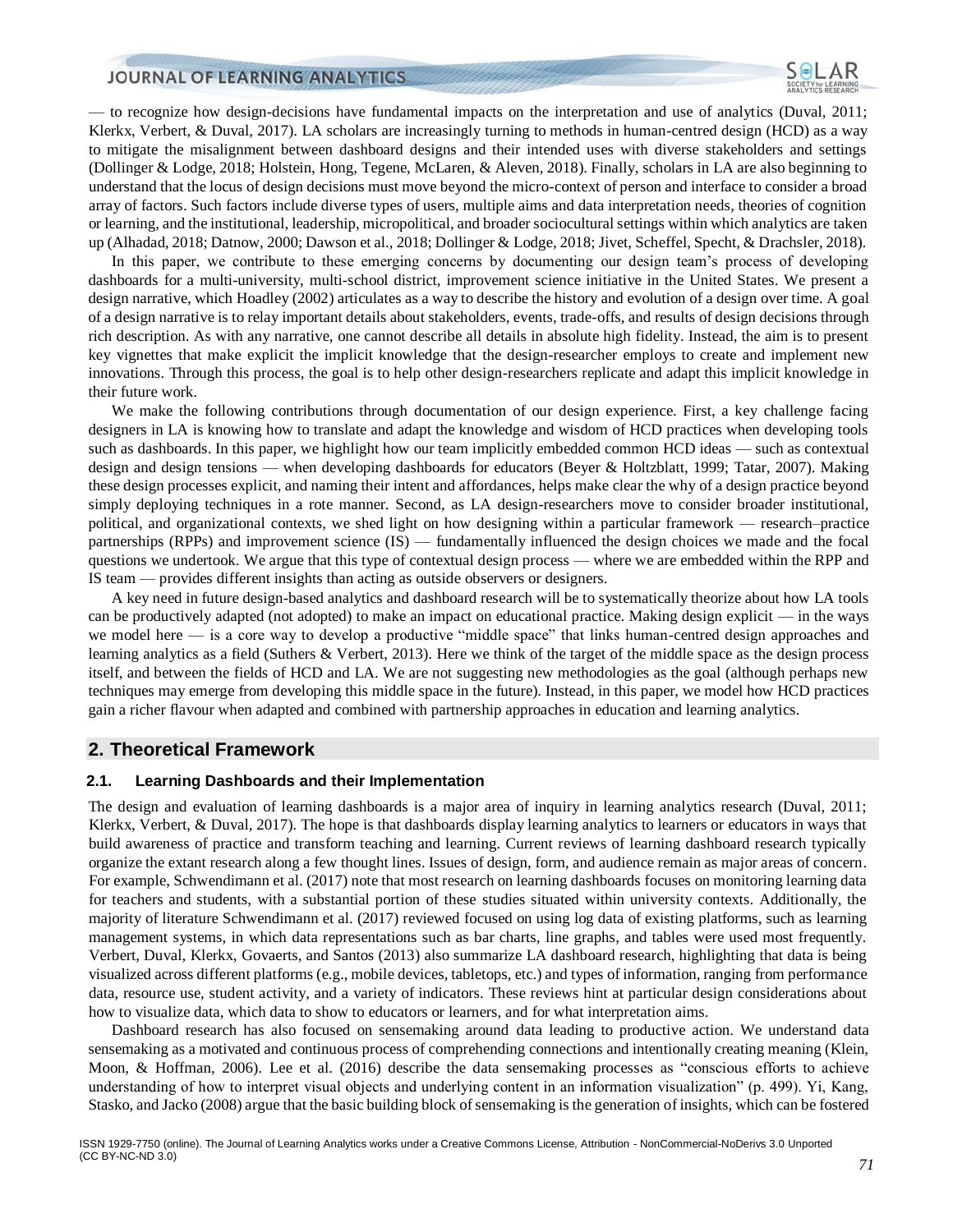

not only through well-designed digital interfaces but also by promoting user engagement with the data and reducing undesired cognitive load.

Scheffel, Drachsler, Toisoul, Ternier, and Specht (2017) observe that dashboard designs should support processes including data processing, awareness, reflection, and impact, while Verbert and colleagues (2013) name awareness, reflection, sensemaking, and impact as goals for dashboard designs. Past research also illuminates how particular types of visualizations, when combined with certain routines and conditions of use, may produce undesired effects, or reinforce negative beliefs about students and instruction (Gašević, Dawson, & Siemens, 2015). Furthermore, researchers in various studies note the difficulty in actually supporting teachers to move from mere awareness to changes in practice (Few, 2006; Jivet, Scheffel, Drachsler, & Specht, 2017; Jivet et al., 2018; Verbert et al., 2013; Wardrip & Shapiro, 2016). Other studies also begin to attune to implementation as the key mechanism for productive uses of dashboards. LA designers need to attend to local coordination and how users interpret different data (Wise & Vytasek, 2017), issues such as manageability of data systems (Martinez-Maldonado et al., 2015), and the organizational and political context that users are in as they come to a dashboard platform (Ferguson et al., 2014).

The extant research informs our design process by highlighting the need to design for multiple layers of educational settings such as micropolitical, sociocultural, organizational, and policy (Buckingham Shum, 2015; Datnow, 2000; Little, 2012). As we detail below, we model how to holistically undertake this complex design process by combining a deeper understanding of HCD approaches and embedding our design-research in partnerships and improvement science contexts.

#### **2.2. Human-Centred Design Approaches**

LA designers and researchers are increasingly turning to HCD methods to adopt practical design techniques and knowledge to explore the design cycle of a learning analytics project. In the current learning analytics literature, we observe calls for theory-based and participatory approaches. Alhadad (2018) notes that designs of data visualization should be rooted in learning theories of cognition. For example, paying attention to issues of cognitive load, attention, human perception, and data literacy (e.g., learned, prior knowledge about how to read visual information) have direct implications for design such as avoiding visual clutter, and chunking data into interpretable segments on the screen. This perspective aligns with what data visualization researchers understand as visual encoding and interaction design decisions (Munzner, 2014), where choices about types of charts, interface components such as text and placement of visual markers, and interactive elements align with what one knows about cognition and perception.

However, learning analytics researchers often work in applied settings with actual educators and educational settings, where one quickly observes that design decisions at the interface level alone are not sufficient to productively promote effective uses of visual dashboards (Dollinger & Lodge, 2018). To glean more information about context and user needs, a common strategy is to utilize participatory design techniques where end-users are directly invited into the design process. Participatory design for learning itself is a burgeoning field with its own history, philosophies, and corpus of techniques and methods (DiSalvo, Yip, Bonsignore, & DiSalvo, 2017). From a practical perspective, LA researchers have used a subset of techniques such as interviewing end-users about their needs ahead of time to derive design ideas (Xhakaj, Aleven, & McLaren, 2016), employing practitioner-partners as informant designers who give feedback on designs (Fiorini et al., 2018), and engaging teachers throughout the prototyping process itself to create classroom analytics (Holstein et al., 2018).

Designing from learning theory and co-design techniques is important but limits the scope of what one might learn if one only applies these practices in a rote manner. For example, dashboards should, of course, be designed with knowledge of cognition in mind, and users should be engaged to obtain feedback to validate whether a tool is usable and relevant. However, beyond being in service of research and product development, design processes can shed light on key learning analytics issues over time. In addition to a library of techniques to deploy, design practice is also a structured process of interrogating the underlying assumptions, theoretical propositions, intended solutions, and unintended consequences of a given solution (Zimmerman, Forlizzi, & Evenson, 2007).

We borrow from the HCD literature to highlight two ways to frame this process of design as inquiry. First, a core need for any design is to map out the underlying phenomena that we are designing for; the multi-dimensional, highly interdependent, array of factors that drive behaviours and outcomes (Tatar, 2007). The more ways that LA design-researchers can develop their warrants for designs, the more robust, usable, and adaptable learning dashboards may be. From this perspective, theoryinformed and participatory approaches are elements of a toolkit to triangulate ideas and develop stronger warrants. We add to this toolkit the idea of contextual design (Beyer & Holtzblatt, 1999), where the designer's aim is to understand a work process and the system (personal, social, organizational, etc.) that supports this work, in order to design new solutions.

Design-researchers who utilize contextual design will often interview users to glean information about their work process and setting, in order to surface additional details and engage users in feedback on prototypes. HCD scholars are also realizing the role of observation and cultural analysis, translating methods such as ethnography in order to develop deeper, multifaceted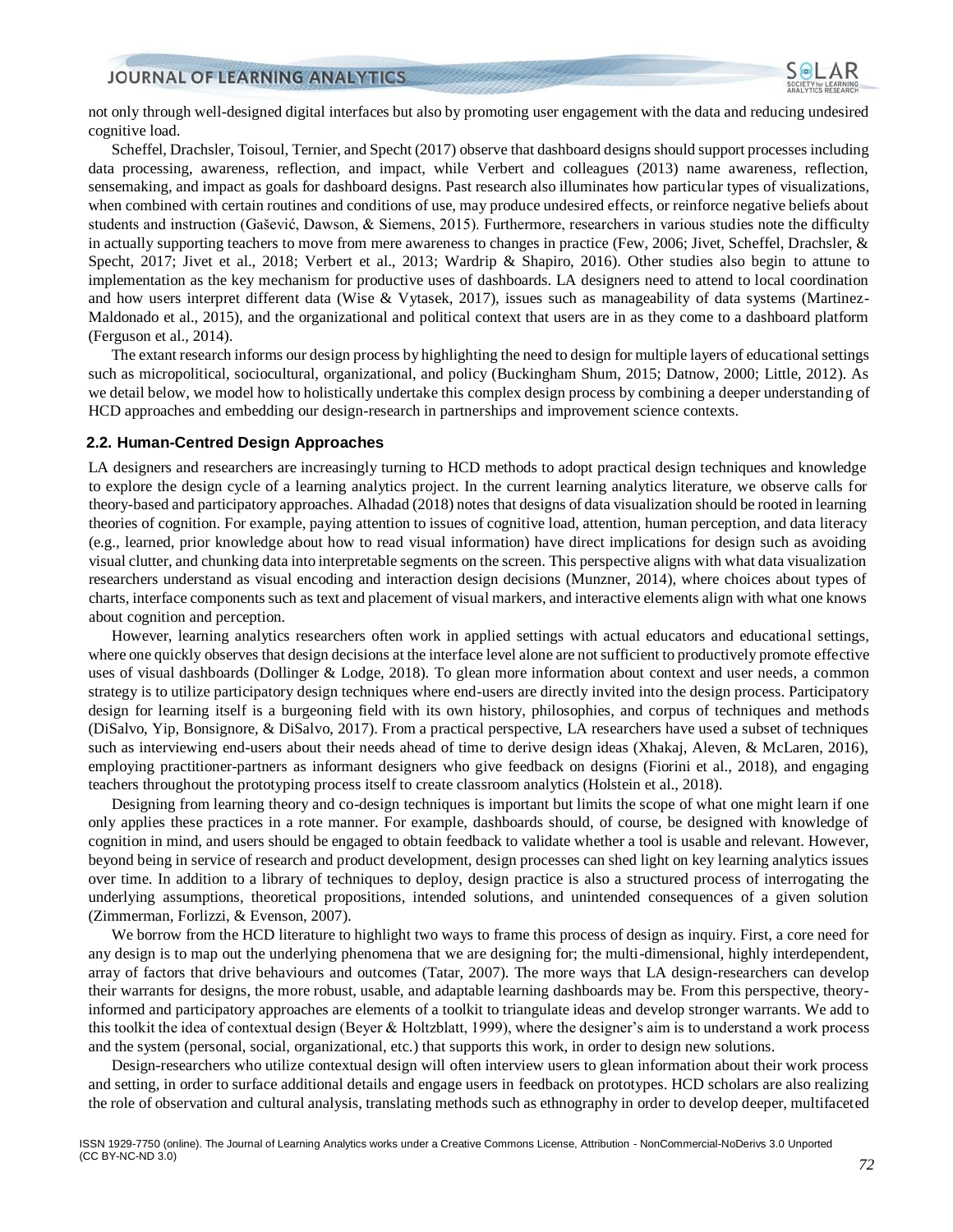

understandings of a problem-space (Blomberg, Giacomi, Mosher, & Swenton-Wall, 2017). Recent studies in learning analytics have utilized techniques of contextual design (Holstein et al., 2018; Xhakaj et al., 2016). In the following design narrative, we add to this toolkit by highlighting how embedding the design team within an improvement science network — designers engaging in the improvement work itself, while also designing tools — deepens our ability to understand the problem space even further than typical ways of adopting contextual design.

A second design practice that often distinguishes novice from more experienced designers for education, is identifying an effective focus for design decisions to account for the broader system that surrounds a learning practice. As noted earlier, in the design of dashboards and visualizations, there are important design decisions to be made at the level of encoding and interaction with the interface (Alhadad, 2018; Munzner, 2014). However, what does it mean to also design for the complex, interdependent structures that shape educators' work, or learners' experiences, which substantially shape how they come to and interpret data (e.g., institutional pressures, leadership, organizational politics, etc.)? Tatar (2007) offers the idea of design tensions that, alongside other design practices, is essential to adequately understand and develop technologies for educational settings. She observes that "The design of technology... must inevitably involve trade-offs and center on satisficing, finding decisions that are good enough… Design tensions conceptualize design not as problem solving but as goal balancing" (p. 415). When using a design tensions framework, the designer "identifies not a problem or solution but rather a limited resource or choice across one or more criteria. Design tensions help us search the situation for channel factors, the few crucial emergent configurations that may make or break a system" (Tatar, 2017, p. 417).

In the following design narrative, we shed light on how designing for different systems can look in practice, as we work with multiple school districts within an improvement science network. We show how seemingly simple design decisions such as the choice of a data representation, or creating a tool to align usability feedback to local work processes, are not just mundane tasks that come from theory or asking end-users, but are elevated to the level of resolving design tensions which may make or break the ultimate use and impact of a dashboard tool.

#### **2.3. Embedding Design in Context: Aligning with Partnership and Improvement Science**

An important contribution of this design narrative is the opportunity we had as design-researchers to design in context. Our process was shaped as part of a broader research–practice partnership (RPP) grounded in an improvement science (IS) framework. Two central tenets of RPPs are a commitment to a jointly negotiated problem of practice and the generation of an improvement-oriented, real-world solution by both the school district and the university research team (Coburn, Penuel, & Geil, 2013). Rather than being informed only by practitioner experience, as is the case of typical HCD methods, or driven primarily by theory, as is the case of traditional academic research, RPPs are long-term collaborations between practitioners and researchers. These partnerships are fundamentally about bringing relevant and often on-demand research to bear on contemporary problems of educational practice. In RPPs, research gains its rigour from the idea of relevance-to-practice (Gutiérrez & Penuel, 2014), where the work is made consequential through examining persistent problems of practice "in their context of development, with attention to ecological resources and constraints, including why, how, and under what conditions programs and policies work" (p. 19).

Improvement science is a recent approach to educational research that encourages the field to learn fast to implement well (Bryk, Gomez, Grunow, & LeMahieu, 2015). Responding to the omnipresent problem of how to scale up research-based knowledge to inform practice (Coburn & Stein, 2010), improvement science is led by the following six core principles (Bryk et al., 2015):

- 1. Make the work problem specific and user centred
- 2. Variation in performance is the core problem to address
- 3. See the system that produces the current problems
- 4. One cannot improve at scale what one cannot measure
- 5. Anchor practice improvement in disciplined inquiry
- 6. Accelerate improvements through networked communities

In this way, an improvement science approach to inquiry aims not only to learn quickly from iterative cycles of research, design, and implementation, but also to respond rapidly for the purposes of observable improvement in practice.

Buckingham Shum (2015) was one of the first to identify the synergy between learning analytics research and improvement science methodologies. A potential innovation from building connections between these two fields is creating a design practice that can adequately take into account the complex, interconnected systems within which LA tools are taken up, and to better marry LA design with real-world impact (Dollinger & Lodge, 2018). The following design narrative begins to articulate what this design process within improvement science looks like in practice.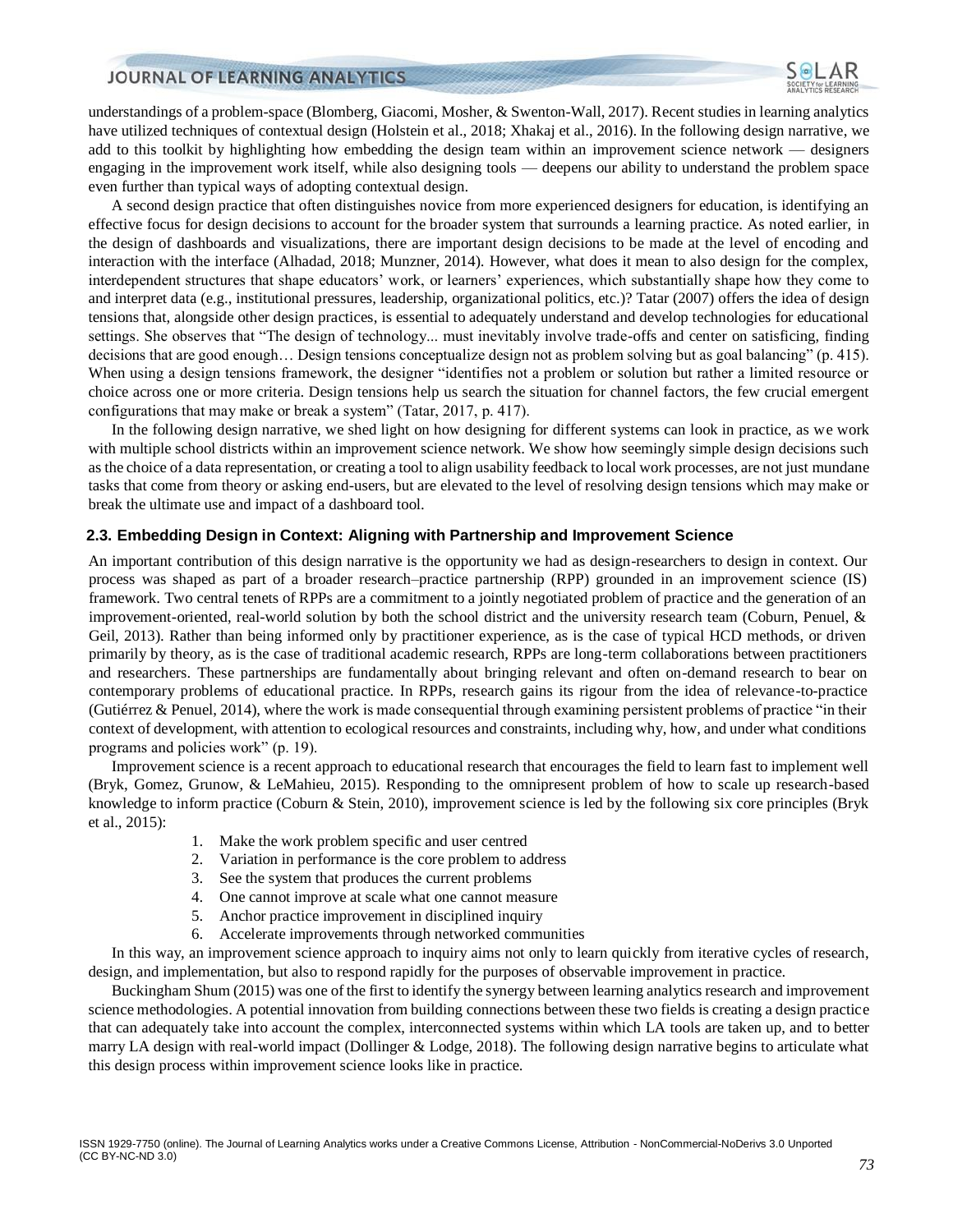

# **3. Design Context and Methods**

#### **3.1. Design Context**

Our design team is embedded within a larger, multi-institution, multi-school district, improvement network called PMR2: Practical Measures, Routines, and Representations for Improving Instruction. The network began in 2016 and is currently active, funded by a grant from the U.S. National Science Foundation. The PMR2 network involves four universities — University of Washington (UW), Vanderbilt University (VU), University of California, Riverside (UCR), and University of California, Irvine (UCI) — and three partner school districts in the United States. Our design team is led by a co-principal investigator at UCI (the first author) and a group of student user-experience designers and programmers who support the entire network. Each university institution is engaging in an RPP with a local school district. While each individual RPP attends to local contexts and problems of practice, the entire improvement network is focused on two common issues:

- **1.** Supporting middle-school, mathematics teachers (in the United States, grades 6–8) to move from rote teaching practices to facilitating more student collaboration and discussion of mathematics, allowing for deeper student learning and conceptual understanding of math (Franke, Kazemi, & Battey, 2007; Jackson, Garrison, Wilson, Gibbons, & Shahan, 2013; Jackson et al., 2015).
- **2.** Developing practical measures of the quality of student math discussion. Practical measures are metrics of *process data* about what happens in a math classroom such as whole class discussion, small group discussion, and other instructional moves. These measures provide fast, formative data back to teachers and their instructional coaches (Yeager, Bryk, Muhich, Hausman, & Morales, 2013). A summary of PMR2's scope and activities can be found in Figure 1.



**Figure 1. In the PMR2 Project, the collaborating RPP's focus on using practical measures in specific organizational routines and developing visualizations to support this work across the network.**

These details about context inform our design process in a few ways. Each RPP is actively attuned to problems of practice that are unique to their local settings. For example, the UW partnership began their work in 2016 by realizing that instructional coaches wanted to focus on curriculum development first. Their theory of action continues to be that aspects of curriculum, and recommendations to math teachers about pedagogical elements such as the rigour of mathematical tasks and how they are launched, relates to student discussion of complex mathematics in the classroom. The VU partnership has taken up a slightly different problem of practice, focusing on supporting instructional coaches who are, in this context, the key bridge to supporting teachers. This focus continues to influence our future design approaches as dashboards and sensemaking for this stakeholder will take on a different flavour than a focus on teachers (which is the audience of our dashboards in the below narrative).

A common, anecdotal response we receive from other RPP teams engaged with data is that there are many tools for data collection via online methods (either automatic log data or online survey), visualization, and analysis. However, the tools often conflict with key organizational routines or intractable district policy requirements. These details may seem mundane, or filed under usability or management issues, but Tatar (2007) teaches us that these are design tensions that make or break the system. For this reason, embedding a design team within an improvement science network is advantageous because we are not designing and hyper-optimizing solutions for a single situation, as would be the case in a university course or a single MOOC platform. Rather, we are continually analyzing and balancing our design process across comparative cases (e.g., each RPP) to develop solutions that hopefully can work for a wider range of scenarios, while being directly linked to observable impacts and improvement goals.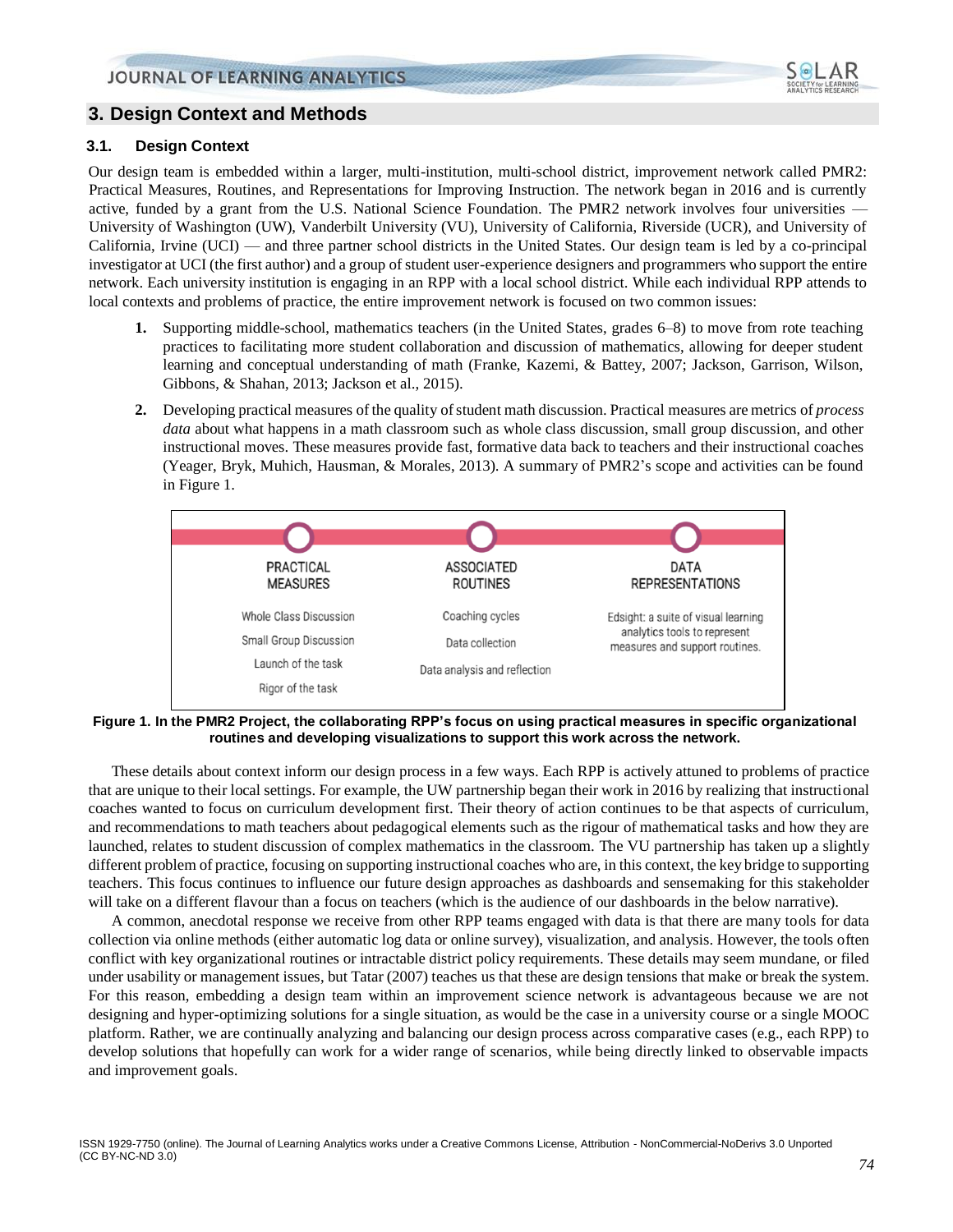

#### **3.2. Data Collection and Analysis**

The construction of the following design narrative comes from several sources of data and information. Our design process began in January 2017 and has included weekly meetings of the design team, including PMR2 researchers, designers, web developers, and database programmers. In addition to these meetings, the broader PMR2 project team, across multiple institutions, has met weekly to coordinate project activities in an additional, cross-team meeting focused on making co-design decisions on the dashboard application. Thus, our design process has been embedded within the weekly project management routines of the initiative itself for the past two years (as of this writing).

We also employed data collection and co-design techniques that are common in HCD practice. For example, our initial corpus of data includes early, pilot interviews with partner teachers where they were presented with sample data representations of their classroom data and asked to think aloud as they interpreted and made sense of this information. Think-alouds are often described as a method suitable for tasks that involve analysis and interpretation of data. In our case, it permitted a low entry barrier for users, since they were encouraged to use their own language (Van Someren, Barnard, & Sandberg, 1994) when facing different types of charts and graphs. To obtain verbalizations that accurately reflected cognitive processes (Fonteyn, Kuipers, & Grobe, 1993), we refrained from giving detailed instructions about what to do when respondents faced a data representation for the first time (Lee et al., 2016). In addition, we regularly developed low-fidelity prototypes that were presented to RPP teams for feedback and design input (Buley, 2013).

Our team's focus on practical measures directly addresses the need for process-oriented learning analytics that can directly inform practice improvements. Recent scholars have called for more process-oriented feedback to inform practice, versus only performance-oriented data (Sedrakyan, Malmberg, Verbert, Järvelä, & Kirschner, 2018) that is limited to the level of awareness (Jivet et al., 2017). Recent LA research has taken up the design and use of practical measures to drive system-wide pedagogical improvement (Krumm et al., 2016). Our research project contributes to this emerging literature.

The broader PMR2 improvement network also convenes annual RPP meetings that bring research and practice partners across all teams together for an intensive time of information sharing, agenda setting, and joint research. During these meetings, we engaged in co-design sessions to glean more design insights for the dashboard platform. In July 2017, we conducted a series of brainstorming sessions and requirements-related consultations with our research partners to inform the initial designs of the platform. In July 2018, we conducted two co-design sessions with researchers and partner teachers, instructional coaches, and district leaders to make further design decisions on the dashboard application. We utilized a variety of techniques including interviews, sticky-noting and affinity mapping, user persona development, and journey maps. Artifacts from these sessions include audiotaped recordings of our co-design groups' discussions and their feedback on the system, and physical artifacts (such as sticky notes and paper prototypes) that speak to the ideas in the design session.

Later in our design cycle, as we developed a robust dashboard application for testing, we conducted a formative user study that involved in-depth interviews with our partner teachers and coaches. We conducted seven interviews with three teachers and four coaches from two of the RPP teams from August–October 2018. The goal of these interviews was two-fold: 1) in the more traditional UX design tradition, participants engaged in a think-aloud as they explored the features of our dashboard to provide feedback on usability issues; and 2) participants explored with the researchers how the data being represented by the dashboard were interpreted and could be used to improve practice. While the semi-structured parts of the interview allowed us to capture the context and conditions of use of our learning dashboard prototype, the think-aloud revealed several heuristics employed by practitioners to make sense of classroom data. Artifacts collected from these interviews included videotaped recordings of each video conference interview, researcher field notes, and the interview protocol.

Each of these interviews was then transcribed. To analyze our data, interviews were imported into the qualitative software Dedoose, and a subset of the research team inductively coded within and across the interviews through an open coding process that emphasized the generation and application of low-inference descriptive codes such as "teacher/coach reaction to data" (with sub-codes such as "surprise," "distrust," or "confirmation") and "pedagogical implication" (with sub-codes of "judgement," "prediction," and "strategy building"; Miles & Huberman, 1994). After primary inductive coding was complete, we collaboratively engaged in a series of conversations aimed at refining and narrowing the codes. We then identified emerging themes and patterns across the data and created analytic memos. To ensure our themes were contextualized by the real conditions of use present in each partner-school district, we analyzed our analytic memos in light of the background information we knew from our roles as part of the partnership teams. From this process, a handful of design narratives emerged, reflecting our practice partners' responses to our dashboard.

## **4. Vignettes of Design in Context**

In the following, we present an overall description of our dashboard prototype and then highlight two cases where design decisions arose from a careful balancing of understanding our partners in context. We returned to these decisions as we gleaned more information from our user-study to shed light on issues of sensemaking with the dashboard tool, to result in new, iterative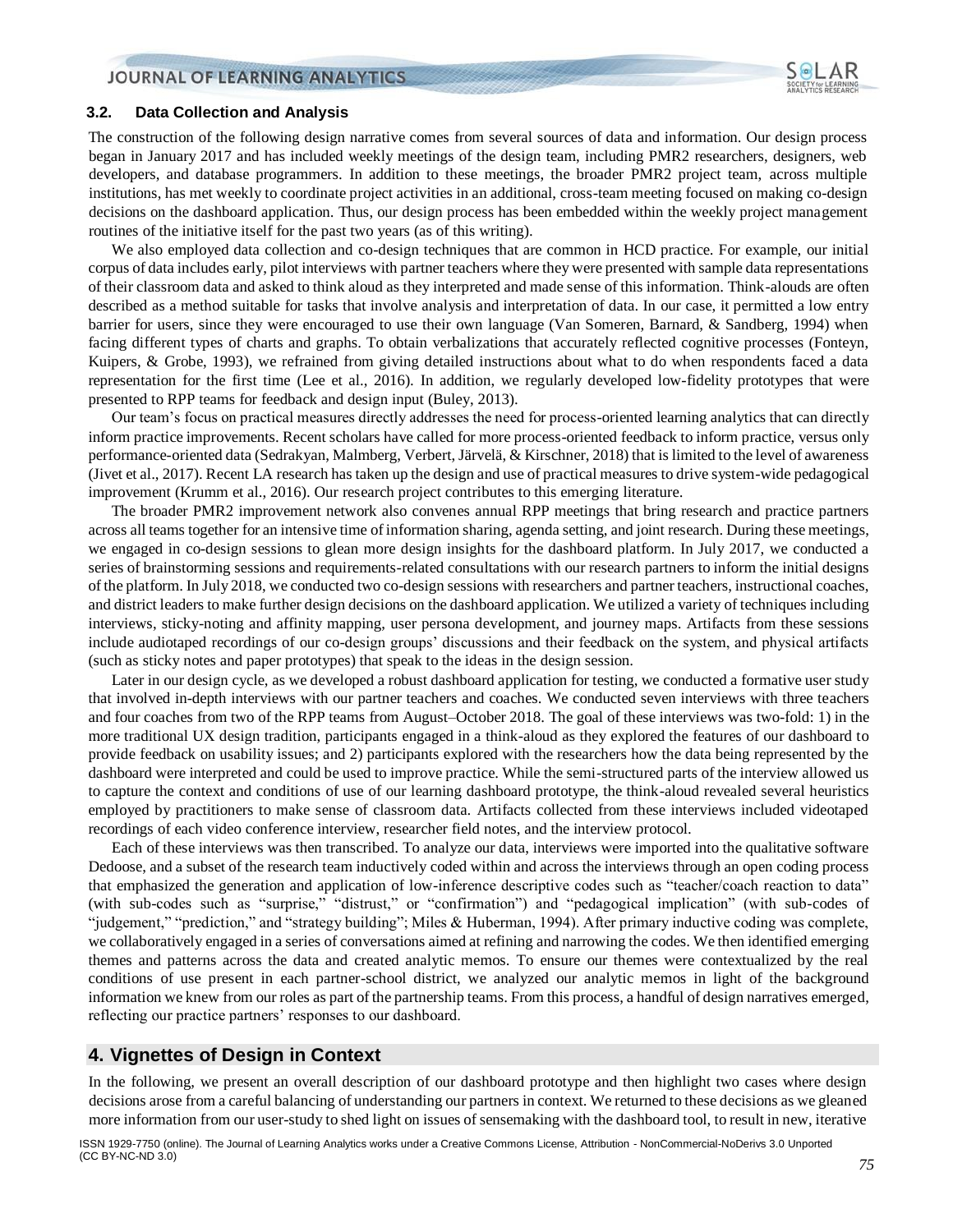

design considerations.

Our design process resulted in a web-based, dashboard application called Edsight (see Figure 2), developed with responsive web design that accommodates different device types through which educators might access the dashboard. When teachers log into Edsight (http://edsight.io), they first see an overview dashboard that displays the practical measure data they have collected thus far, in which classrooms they have the most data, and how many days have elapsed since they logged data for analysis. These orienting metrics are aimed to help teachers have a bigger picture of their overall data-driven process.



**Figure 2. "Overview," "Report," and "Activity List" modes, displayed in desktop, tablet, and phone screens.** 

The main dashboard area is called a Report, where teachers can select dates, classrooms, and practical measures to display (Figure 3). Once a teacher filters by these selections, the dashboard displays results for different data or survey items. Up to this point, the design choices that are implicitly embedded in the screenshot artifacts reflect a wide variety of other dashboard applications. In the following vignettes, we delve more deeply to share how specific design decisions arose from our embedded process in two ways: designing for perceptual change and designing for improvement routines.



**Figure 3.** (L) A single-event report displayed in Edsight, with filters on the right side. (R) Multi-Day view, with ability to compare patterns across classes and sections.

#### **4.1. Promoting Perceptual Change: Not Signalling the Right Answer**

In our very first prototypes, we experimented with a variety of chart types and ways of displaying data to teachers. For example, our practice-partners requested that we display all data in pie charts, largely due to their ubiquitous availability and people's general familiarity with them. However, pie charts are often not ideal for situations where differences in proportion are less clear (e.g., 53% of one answer vs. 47% of another answer) and are also ill-suited to effectively display longitudinal patterns (Munzner, 2014; Knaflic, 2015). The nature of our practical measures data required that we communicate both proportion (which proportion of students answered in which way) and longitudinal patterns of whether improvement was occurring over time. Thus, at the data encoding level, using stacked bar charts was a natural decision (Figure 3).

The data visualization literature is replete with research and recommendations for design. However, making design decisions from theories of cognition, or best practices in data visualization design, sometimes resulted in early conflicts. In our initial prototypes and co-design process with partners, we found out that the audience and context of use we were designing for — educators working in network improvement communities — required adaptations of what are considered best practices for information visualization. One example was an idea to use techniques that more effectively direct the user's attention to salient aspects of a data visualization. In Figure 4, we present an example technique using colour in a stacked bar chart to direct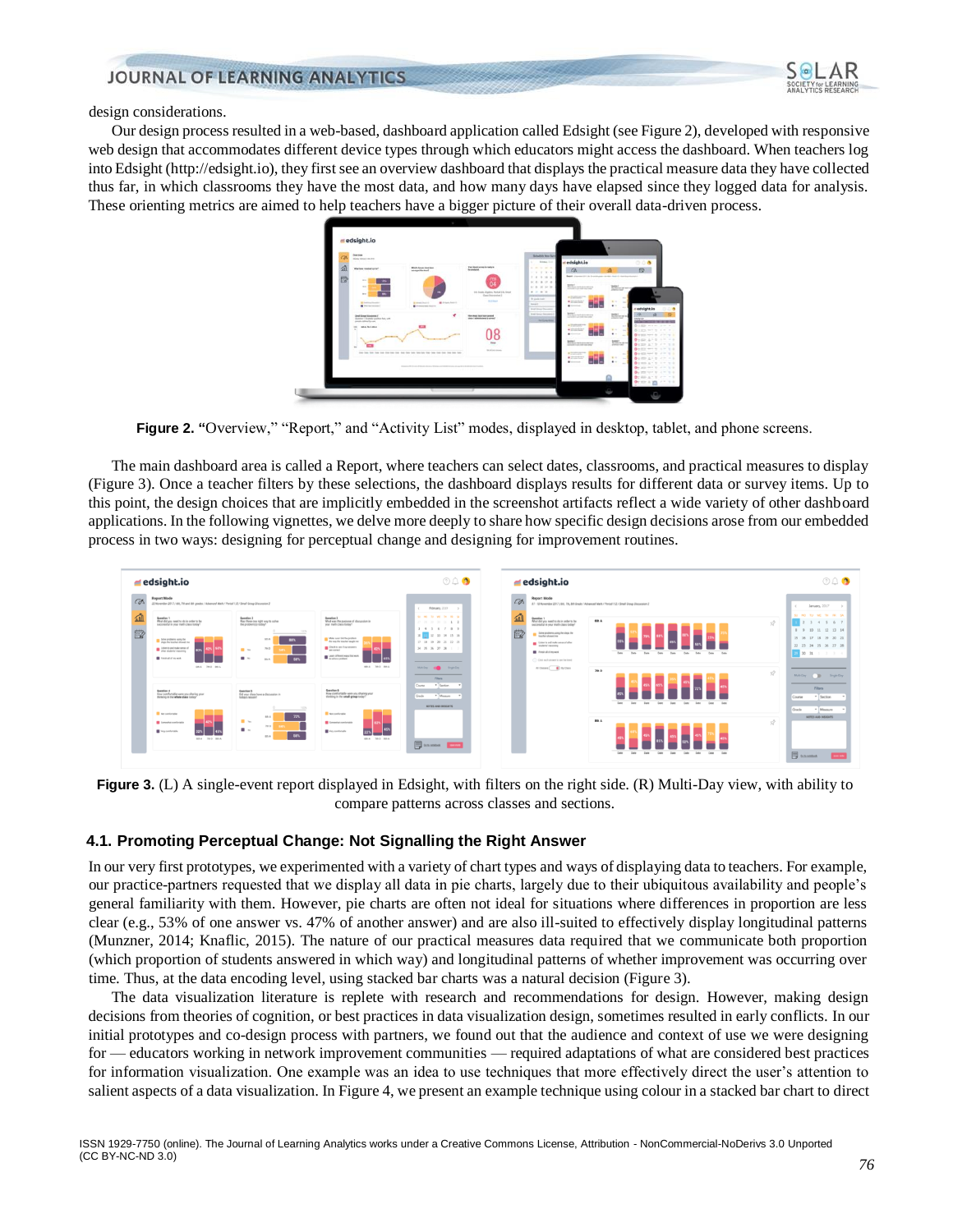

attention to a specific answer choice in the data, which may orient a teacher to focus more intently on improving that answer response over time.



**Figure 4.** Using colour to direct attention to salient parts of the data.

There are many benefits to designing representations to orient users to specific elements. In a dashboard with many data representations, helping users focus on salient aspects through this sort of signalling may reduce cognitive load (Mayer & Moreno, 2003; Fiorella & Mayer, 2014; Sweller, 1988). In our case, we initially assigned visual aids, such as colour and font size, to manage the visual clutter. We wanted to prevent teachers not only from engaging with nonessential aspects of visualizations but, most importantly, to identify the response item on which to focus their improvement efforts.

We soon learned from our RPP partners that signalling preferred responses could produce undesired reactions in their work. Since we were designing dashboard tools for an improvement science process with teachers, a foundational goal was to enhance their sensemaking about their classroom processes, to provide aids to engage with instructional coaches, and to learn their way through the process. By orienting teachers to a "correct" choice, we introduced dynamics that are counter to the process. Indicating more and less "correct" choices meant interpreting results a priori for practitioners and imposing an external entity that was telling teachers they were doing something wrong and were being watched.

We also understood signalling the desired answer as a form of automation of teachers' sensemaking efforts. Echoing Merceron, Blikstein, and Siemens' (2015) conclusions, judgements made about learning data should not simply be outsourced to machines. Instead of fostering collective negotiation of meaning from the classroom data, to drive reflection and new ideas for improvement, we introduced an experience of external accountability and monitoring. Finally, a sole focus on a right answer would also promote gaming of the system, as users may be more motivated to optimize to obtain better results (e.g., telling students how to answer these practical measure surveys).

With this early feedback in mind, and through experience designing within the context of our improvement network, we were able to quickly shift to focus on balancing design tensions. We experimented with different colour schemes to allow for multiple displays of answers without overloading one's attention, and we used textual elements to orient teachers (and their coaches) to which survey answers dominated in a given classroom and day (Figure 5). In this way, teachers could easily see patterns across time and classrooms and spur collaborative discussion and sensemaking.



**Figure 5.** Examples of different questions, where the desired answer is not signalled to the user. Colour choices and textual elements focus attention to prioritize sensemaking and discussion.

We saw this example as a way that being embedded in an improvement network, working closely with partners, helped us gain a richer understanding of a work process and context than we would have by undertaking efforts such as only interviewing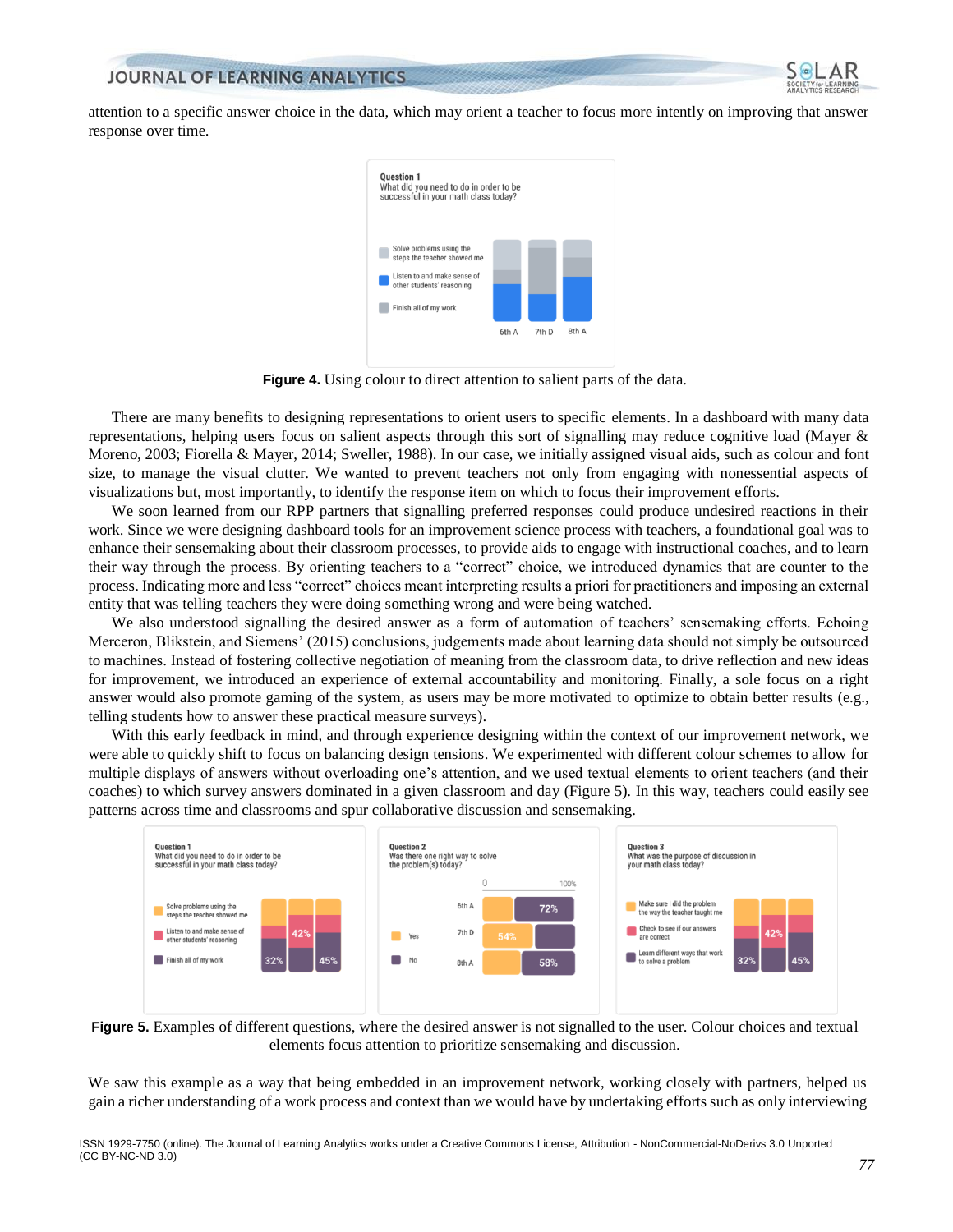

users. Furthermore, the vignette illustrates ways that design tensions (e.g., between standards of effective data representation vs. the needs of the practice situation) result in more grounded design decisions.

#### **4.2. Designing for Improvement Routines**

Organizational routines are key to the enactment of improvement efforts. For example, the VU partnership focused on supporting instructional coaches in the district to work with teachers on their practice in what the partnership called coaching cycles. These routines involved collaborative tasks between coach and teacher including the following:

- Negotiating the goals of a coaching cycle (between a teacher and coach)
- Selecting and scheduling classes and times for observation and data collection
- Planning lessons to try new ideas, and then collecting data about how students experienced new pedagogical practices
- Looking at the data together, and participating in coaching and professional development meetings
- Negotiating strategies to bridge potential gaps between expected and actual results

A key realization is that the data (practical measures) and the tools to support such coaching cycles (the dashboard) should amplify this process as much as possible while reducing potential obstacles. A substantial amount of the design team's initial process involved creating interfaces that would support these workflows. Making the coaching-cycle experience even slightly more burdensome would be a make-or-break issue. Designing for this workflow provided a good entry point to also engage with the organizational, social, and political factors that shape this practice in our different districts. We present two example features that illustrate seemingly small but key design decisions that support work routines: *Scheduling and Journaling.*

**Scheduling**: Through several iterations with our practice-partners, we ultimately decided that a key choice was to make scheduling prominent in the interface. In the coaching cycles, deciding when to collect data, selecting classrooms to collect data from, and committing to this initiation of the cycle were major milestones to meet. This particular routine is fundamental because it feeds the subsequent steps by injecting data into the system. Thus, a scheduling interface is immediately prominent on the right side of the interface when a teacher logs in (Figures 2 and 3). Further, the overview dashboard orients teachers to quickly understand what data they have, which classrooms they've examined (and which they've not), and how long ago they've engaged in a data cycle. When teachers schedule a new data collection (via the calendar interface), they also select which measures to deploy, which grades, classes, and sections to schedule for (supporting the selection process). The widget also has a field for pre-survey notes, opening an important avenue for reflection and logging goal definitions for the cycle, classroom and pedagogy notes, and shared notes between teachers and their coaches. These notes feed into another key routine around which we centred our design efforts: *journaling.*

**Journaling**: Bryk et al. (2015) suggest the importance of reflective strategies to support pedagogical improvement, hence journaling. An initial design conjecture for our team was that only displaying data representations would not be sufficient to support the deep, reflective cycles of sensemaking that occur between teachers and coaches. Seeing and making sense of data is one process, but keeping records of the surrounding discussions, plans, and goals from the data — in close proximity to the data representations themselves — would be important to support a sustained improvement process. Prior research on teachers' sensemaking with data suggests that it does not happen in a vacuum, but rather is highly influenced by previous knowledge, beliefs, interactions, and ancillary forms of information (Wardrip & Herman, 2018). As a result, we designed features on the dashboard that we hoped could foster this type of reflection, interpretation, and collaboration with the potential to lead to datainformed pedagogical improvement (Jivet et al., 2017).

We developed a Notebook feature that would keep a running log of notes (Figure 6). The notebook is organized as an openended tool so that teachers and coaches can adapt the feature for their own, local improvement goals. Teachers and coaches are prompted to include pre-class notes (i.e., notes about class objectives and expectations, taken when teachers negotiate instructional goals and schedule a data collection event), and post-class notes (i.e., notes taken when users analyze a report of classroom data). We made a conscious design decision to display timestamps to each entry, so that teachers can keep track of their thinking. To facilitate further sensemaking and reflection, pre- and post-survey notes are displayed side by side for each survey event. Finally, we included a special field to allow for notes about multiple events, as coaches and teachers often want to examine longitudinal trajectories of their work.

## **5. Understanding Sensemaking of Data**

To this point, the prototype of the Edsight dashboard tool was the culmination of about a year of design activity (as detailed above). We then engaged in a rapid user study to validate our design decisions and collect formative data about the user experience with the dashboard. Here we want to illustrate the use of rapid, formative user studies not only to inform surface design decisions (such as changing an interface element), but to also inform broader, theoretical understanding about key issues surrounding our dashboard design.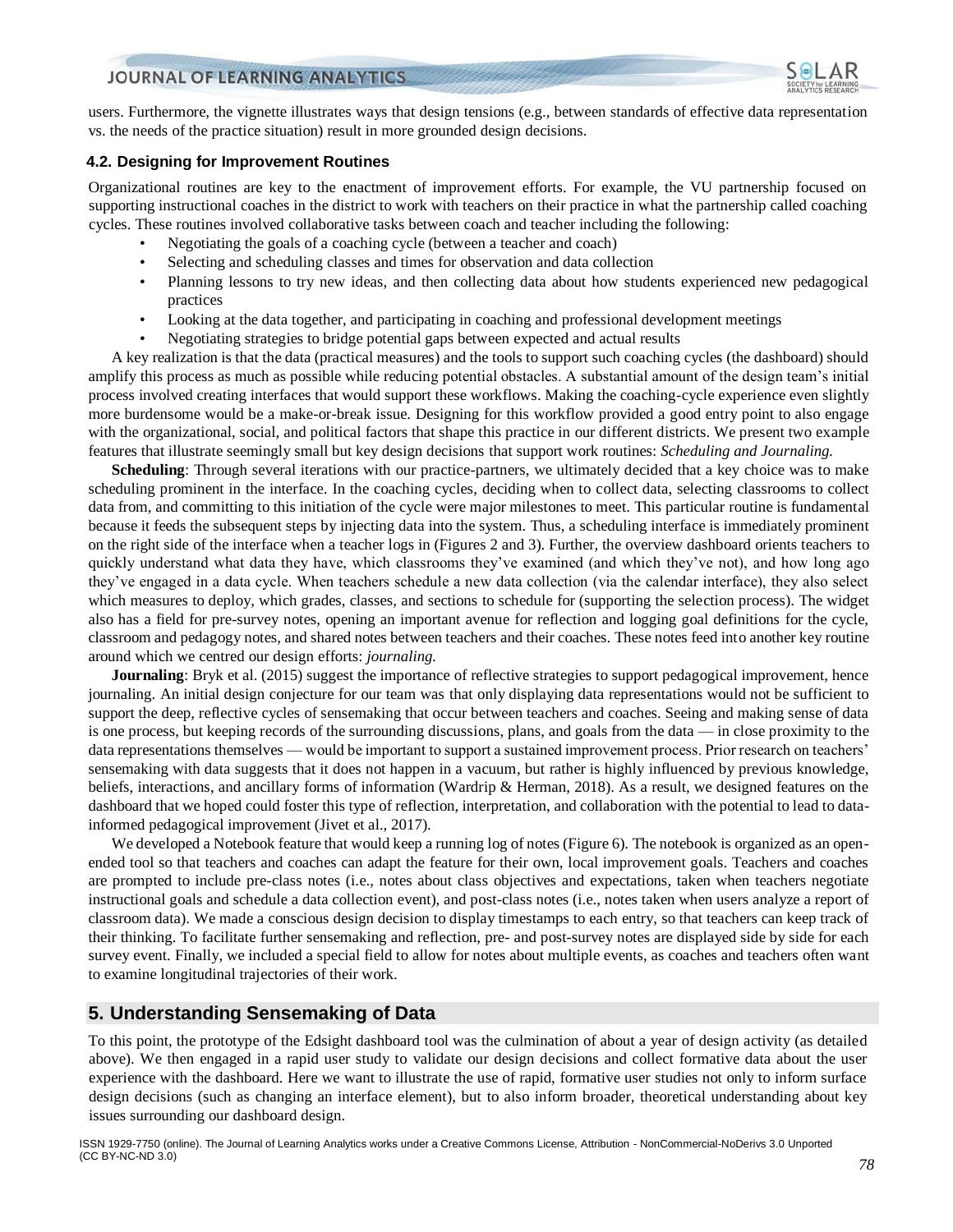



**Figure 6.** Notebook feature, with pre-survey, post-survey, and multi-day notes.

A key question for both our practice partners and our research team, is to understand if and how sensemaking and classroom decision-making can be supported through our designs. From our user interviews, a few themes emerged that will inform the next phase of our dashboard design-research and also suggest key challenges that are salient for future dashboard designs.

#### **5.1. Building Supports for Remembering**

One theme in particular surfaced in nearly all of our think-alouds and interviews. Practitioner partners all voiced challenges in recalling past events when looking at dashboards of classroom data from a retrospective view. Teachers consistently reported having difficulty remembering the particular lesson, curricular units, or student interactions represented by a given piece of data. As a consequence, teachers scanned the dashboard's various interface elements for supplementary information connected to each data event. For example, when asked about how they interpreted a particular data point, teacher partner Janice (all names are pseudonyms) shared, "It makes me curious. I want to go back to my plan book and find out what I was actually doing that day. And how I could have changed it because this is what I want." Janice's response is illustrative of the pattern that emerged around teachers wanting to upload or retrieve notes, as well as artifacts such as handouts or lesson plans in order to situate the figures and visual representations they encountered. We inductively coded this pattern as "teacher/coach desires ancillary information" and noted it emerged across all of the think-alouds.

The same theme emerged when we interviewed instructional coaches, with one coach, Tracy, noting, "That's why I was saying it's [the process of coaching with this data] a combination of this data with notes, with just conversational debriefing that helps us to look at the whole picture." She continued by saying: "Gosh, having an old class list in front of me would help [in] trying to put myself back in that class frame. Um, do you mind if I grab an old class list? It's right behind me." Without ancillary fragments of information that aided them in comprehending the broader classroom context in which prior instructional events occurred, coaches were often not able to form an opinion or judge teacher practices, or they were hesitant to do so.

These insights from user interviews validate some of our original design conjectures and decisions around the need to better support note taking. Such insights are also consistent with what Wardrip and Herman (2018) have found around the importance of "informal data" as requisite tools to think with when analyzing data to inform teaching. For future design and research, these findings illuminate a need to understand how to better promote the uptake of archiving this informal data. Questions that we anticipate asking include those of the sensemaking for valid interpretation action type, such as What kinds of notes or artifacts promote the most productive remembering?, How should informal data be collected, stored, and used as tools for remembering?, and Who should collect it? We contend that these questions can be most robustly understood by continuing to emphasize design in context, including ongoing and iterative feedback sessions with partner teachers, coaches, and students, in practice. From within such a position, embedded within an improvement science oriented research–practice partnership, co-design techniques can help designers move beyond just making decisions from their own mental models or theory, to focusing the locus of design on high-impact concerns for practice.

## **5.2. One Chart, Many Meanings: Exploring Stories of Practice**

Another illuminating theme in our participant interviews was observing the wide variation in their interpretations of the same data representations. This phenomenon of one visualization eliciting numerous attributions, stories, conclusions, and subsequent actions has been extensively documented by the fields of learning analytics and information visualization. By utilizing a think-aloud protocol, we set out to understand the range of interpretations that our partners brought to the dashboard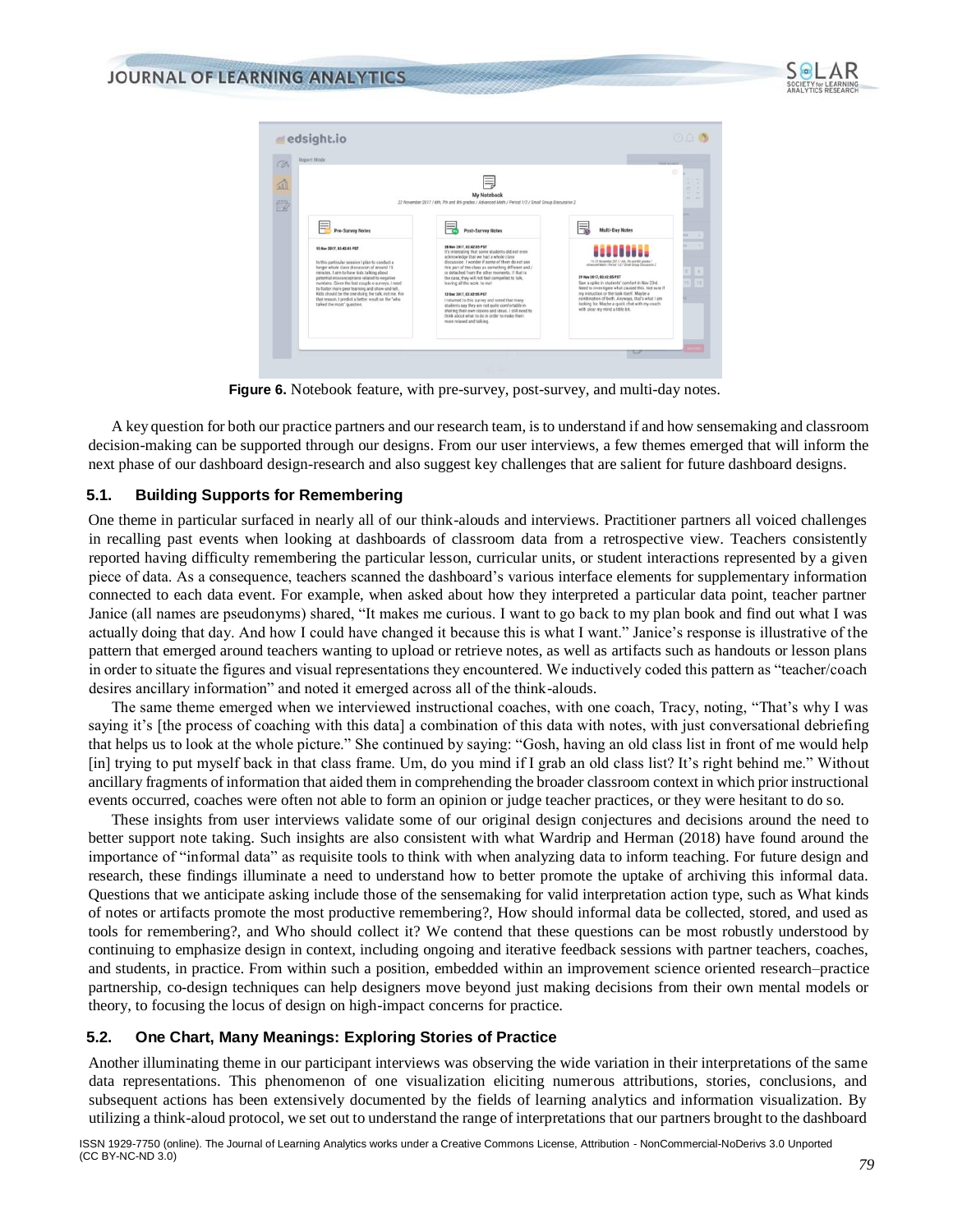

tool. For a variety of reasons, nearly half of those we interviewed expressed doubt as to whether the data they were seeing was reflective of what actually occurred in a given classroom (as they remembered it). Consider Marie's example when we asked her if she thought that the data accurately reflected her practice over time:

> *Probably, yes and no. Like, again, the kids are getting tired of the survey. So they are probably just trying to hurry up and finish it, and I know that the timing also would have affected how seriously they took it. I know a lot of the times we gave it with a couple of minutes to spare because I wasn't watching the time and I had forgotten that we transition early and I thought I had more time and I so I think that also kind of affected it, yeah. (Think-aloud with Marie, October 2018)*

Marie's words surface an element of uncertainty toward the data representations regarding the reflectiveness of the data in relation to what may have been occurring in the actual classroom. We inductively coded this theme as "teacher/coach interpretation: partial reality of a moment in time." The above quote illuminates how details of practice within our RPP helps us understand the implications of our tools. Marie's hesitation seems to be explained by her own data collection strategies: with less time left for administering surveys and students taking them less seriously ("I know that the timing also would have affected their how seriously took it… I had forgotten that we transition early"). An interesting question to consider is how to design for or support these nuances of practice.

Another representative response of this type came from instructional coach Bonnie, when we asked her about why she would need more information to make sense of the dashboard data representations:

> *So, there's different angles to the truth. You have different perspectives. You have students' perspectives, and sometimes a student will answer the way they think you want them to answer. Sometimes they may be interpreting a question in a different way than the way it was intended. That's a piece there. There's the teacher's perspective. The teacher, in his or her mind, [has] preconceived notions about the class and what will happen going in, and those flavour things. And then there's an outside observer's perspective, who may or may not be truly an outside observer. For example, with the coaching, I see teachers at multiple points during the year, so I have multiple data points to use, to think about, what I might see, and what I'm seeing in the data. And in the information that's there. Where [the researcher], coming in for the first time, may not have those ideas and that background knowledge. (Think-aloud with Bonnie, September 2018)*

As Bonnie's response illustrates, interpretation of data is similarly subject to the user's perspective on the validity of the data itself, as well as how it is positioned and understood amongst other pieces of information about persons and practice.

Often users made meaning of the data representations by attributing causality to student behaviour, teacher performance, or external factors. Consider Coach Leslie's response to our question about how she would use the data to support improvement of her teacher's instruction, in particular regarding the practical measure survey question related to problem solving:

> *It looks like in February students were kind of pretty much even about solving this problem the way the teacher showed them versus making sense of other students' reasoning. In March, it seems like there was some confusion, maybe in the purpose of the lesson because some students didn't have a response, or they wanted to finish all their work. And there still seems to be a large group that want to solve the problem the way the teacher showed them. There might be a problem in the way the lesson was described or explained, or maybe the purpose. (Think-aloud with Leslie, September 2018)*

Leslie's response is illustrative of the type of varied meaning-making that coaches and teachers engaged in when viewing the data representations. In Leslie's case, she understood the data as representative of the range of students' problem-solving practice. At the same time, she expresses a number of different reasons as to why many of the students answered in a particular way to the practical measure question ("maybe a problem in the teacher's... or the way the lesson was described, or the purpose"). In the case of coach Theresa, who also understood the data as mostly reflective of actual practice, she attributed the students' response patterns to the district-wide emphasis on socioemotional learning, as well as a particular teacher's instructional behaviour (e.g., small group discussion preceding whole group discussion).

> *This [chart] is telling me [about] the comfort of students sharing out in [the] whole group. In this case, no one was not comfortable with it at all. A lot of kids were somewhat comfortable, and some were very comfortable. Which that's actually a great thing, that no one just totally felt uncomfortable… I do know that [the teacher] focused a lot on having them to discuss in small groups first before they became whole groups, that could be part of why that helped with that comfort. (Think-aloud with Theresa, August 2018)*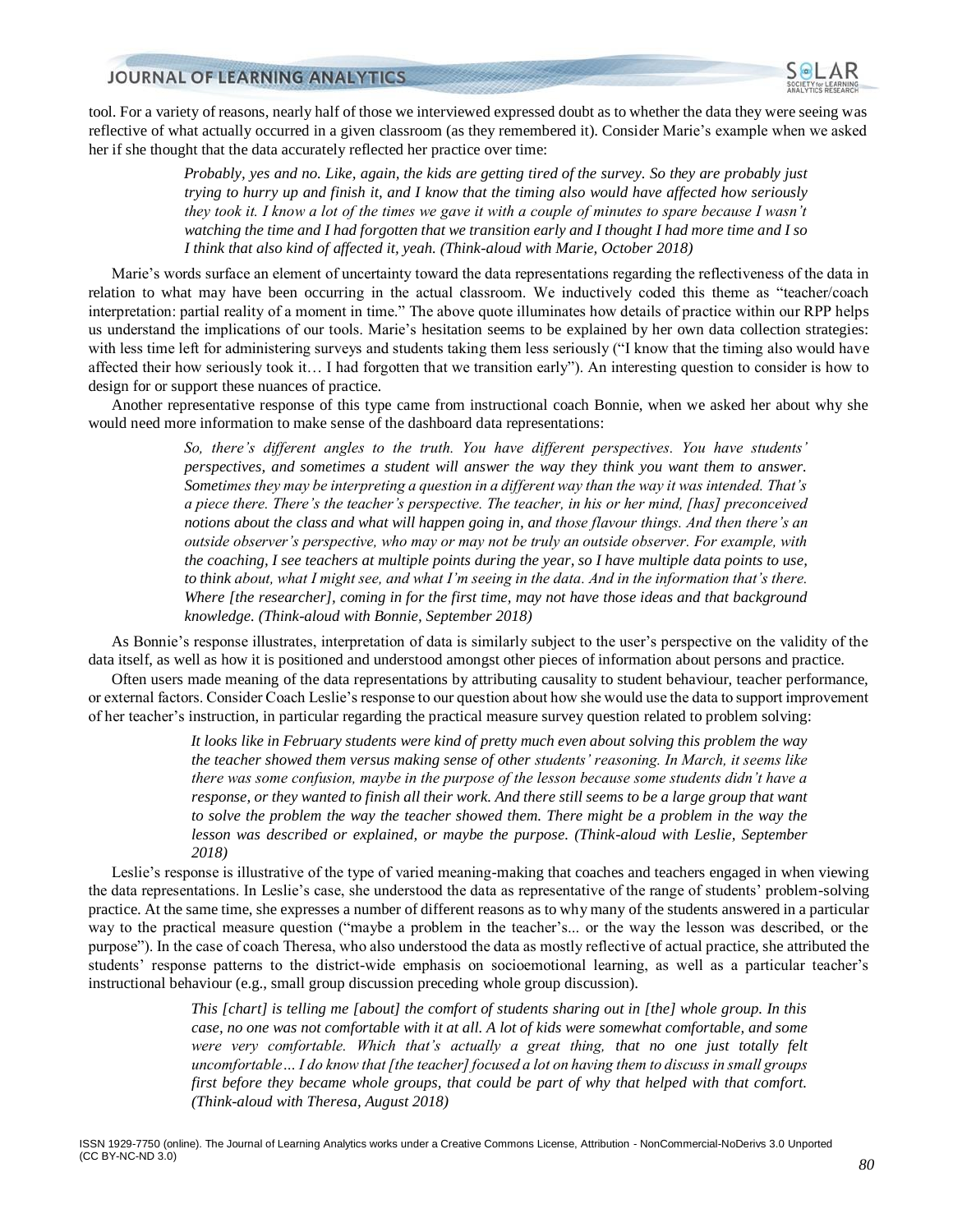

For Theresa, then, as well as Leslie, the data representations served as useful tools to help think about how their teachers were organizing their classrooms. At the same time, what our think-aloud analysis made visible was the wide range of stories of practice that both teachers/coaches expressed when viewing the data representations.

This feedback from user interviews, combined with our roles as RPP-embedded designers, deeply knowledgeable about our partner contexts, helps inform future design questions for our team. A critical area for exploration will be to decide where, in the system, to support these varied ways of interpreting the same data representation. For example, we may decide to scaffold particular types of data interpretation on the interface of Edsight, which is often a first option that comes to mind for designers. However, by designing within an RPP and IS team, we can also naturally see that our partners themselves might be the most effective scaffold to guide productive sensemaking through their existing routines (e.g., instructional coaching cycles etc.). The ultimate decision of which mechanisms and locus of design are most effective are likely to be dependent on the local context and actors one is partnering with, thus highlighting the affordances of embedding dashboard design in partnership and improvement work.

#### **6. Discussion**

In the above design narrative, we outlined various ways that design practice can occur when developing data dashboards for educators. We focus on a few vignettes using rich description, from a multitude of possible design moments that occurred in the project, to contribute key insights to the development of learning analytics dashboards.

A common way that learning scientists and learning analytics researchers might approach design is to create solutions from one's own mental models or theory, interviewing users to obtain requirements and contextual knowledge, or seeking feedback on analytics and interfaces. In our design experience, we observed that *designing in context* through the normal workflow of partnership research, offers unique affordances in comparison to positioning the designer as separate from the research or practice partners. In particular, design in context may be a more efficient way to deeply understand diverse users and use cases, problems of practice and systemic factors such as organizational, political, and social dynamics that ultimately impact learning analytics adoption in a school district, than those afforded by decontextualized design practices. Furthermore, we see great promise in embedding design work within emerging models of research–practice partnerships and improvement science models because being embedded as design-researchers provides rich, implicit, understanding of the local contextual factors and design tensions that may be easily lost through only doing interviews or a few observations to inform design.

Past research in learning analytics has focused on documenting how improvement metrics could be derived (Krumm et al., 2016) and scholars have articulated the synergy between LA and these RPP or IS models (Buckingham Shum, 2015). We add to this nascent literature by documenting how *learning analytics design practice* can look as scholars and practitioners work together. In addition, we articulate how established HCD practices can be embedded in a research–practice partnership between researcher-designers and education practitioners.

Designing a learning dashboard embedded in partnership work (RPP and IS approaches) revealed nuances not initially anticipated by our team. We began our process equipped with tools and techniques from existing HCD practices, such as empathy and experience mapping, participatory design, think-alouds, rapid prototyping and iterative user testing. The internal dynamics of an RPP, combined with external pressure and other forces at the district level, exposed how the standard HCD toolkit needs to be reinforced with other ideas and techniques. In other words, crafting a suite of learning analytics *for* and *with* the direct participation of teachers, district leaders and instructional coaches involves recognizing and attending to an additional layer of practice within the overall design process. We see this extra layer — the RPP/IS design loop — not as a concurrent process but one that *encases, guides* and *gives meaning* to regular HCD practices when designing for district partnerships (Figure 7).

One salient feature of this multilayered process concerns the time employed to generate solutions and responses to district needs. Based on past experience and initial design expectations, we anticipated shorter design sprints, with rapid cycles of prototyping, testing, and hypothesis validation. Our experience as embedded within an RPP proved that relying solely on traditional "in-the-lab" user testing techniques was not enough. We soon realized that the amount of time required to accurately comprehend practitioner's problems of practice — and how they might or might not justify new features or data representations — should be extended to real-world improvement cycles. This realization did not mean the complete disregard of quicker, inthe-lab cycles but the addition of "in-the-wild" user testing (Martinez-Maldonado et al., 2015): evaluating designs and functional prototypes within teachers' and coaches' practices and with an extended timeframe. The longer timeframe employed in our design process, and the elimination of the stimulus–response focus that is commonplace in regular lab tests, allowed our design ideas to be assimilated and appropriated by our partners.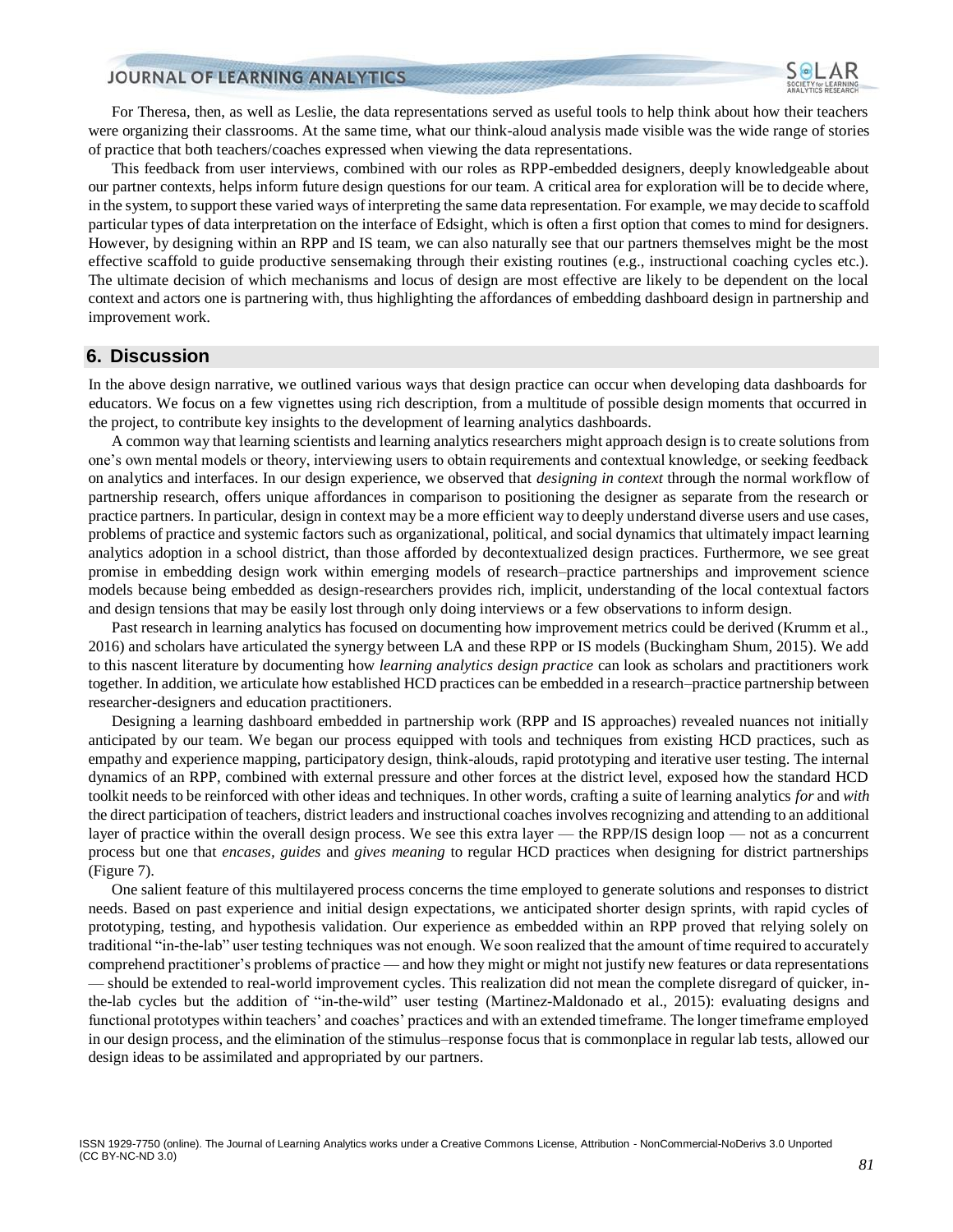

**Figure 7.** A model relating HCD design practices to RPP and IS routines.

The amplification of the design timeframe and the acknowledgement of an overarching RPP/IS design loop not only made researchers and practitioners more cognizant of needs and routines they seek to respond to but influenced the very nature of the problems themselves. The current theory of action mostly present in the learning analytics literature flows from the identification of a problem, to the creation of a suite of tools (such as a dashboard), to a desired change in teaching or learning (Martinez-Maldonado et al., 2015) or even from practitioner awareness to instructional impact (Verbert et al., 2013). A linear fidelity of implementation process is implied as a core outcome.

Within a research–practice partnership, or in the context of an improvement network of districts and schools, this theory of action might not be enough. In reality, we observe a less linear chain of events. Instead we see the design process unfolding with the problem itself being changed by its intended solution, and the solution being constantly repurposed by the user. In our research-design process, for instance, we noticed how key routines, such as coaching cycles and survey scheduling, were refined and even re-conceptualized by the constant interaction between the researcher, coaches, or teachers in relation to the various prototypes and the testing procedure itself. In such cases, the focus shifts away from fidelity of implementation to designing for **robust adaptationand local appropriation of tools**. With this focus in mind, partnership approaches to research and design provide an advantageous location to design for these outcomes.

The systemic design work necessary for RPP/IS contexts resonates with Judith Little's (2012) work about data use in schools. Little upholds that studies about teachers' use of data generally rely on interviews, self-reports, diaries, user logs, and surveys. The field does not account for the dynamics of practice relating to how analytics are in fact employed for instructional improvement. Through her micro-process perspective, however, "investigators delve into the ways that the members of an organization create shared meaning and activity through interaction, employing methods of observation that capture what individuals do with one another and with the relevant tools and objects of a field" (p. 6). Potvin, Kaplan, Boardman, and Polman (2017) contribute to this view by maintaining that the process of co-designing with practitioners (e.g., a curriculum or a digital tool) "in the wild" is an ever-morphing process that will attune research-designers to yet undiscovered user necessities and needs of adaptations. This is precisely the locus of design in which our RPP/IS work is situated.

Finally, while reiterating that the final design of a dashboard is not the goal of this paper, we consider the necessity of reflecting about how our team evaluates the results of our work so far. A common way that designers measure the outcomes of their practice is by observing adoption metrics such as number of users or total time logged in a platform or digital product. In the case of a partnership-embedded work, however, we have come to appreciate other metrics of success by considering adaptation (not adoption alone) as a design goal. The iterative nature of the design process will provide solutions remarkably different from the original intents. When this process is productive — when it engages school partners in a manner that generates strong, locally relevant insights and designs — we see our work as conducive to improvement in educational practice, which is the ultimate goal and hope of the learning analytics endeavor.

SeLAR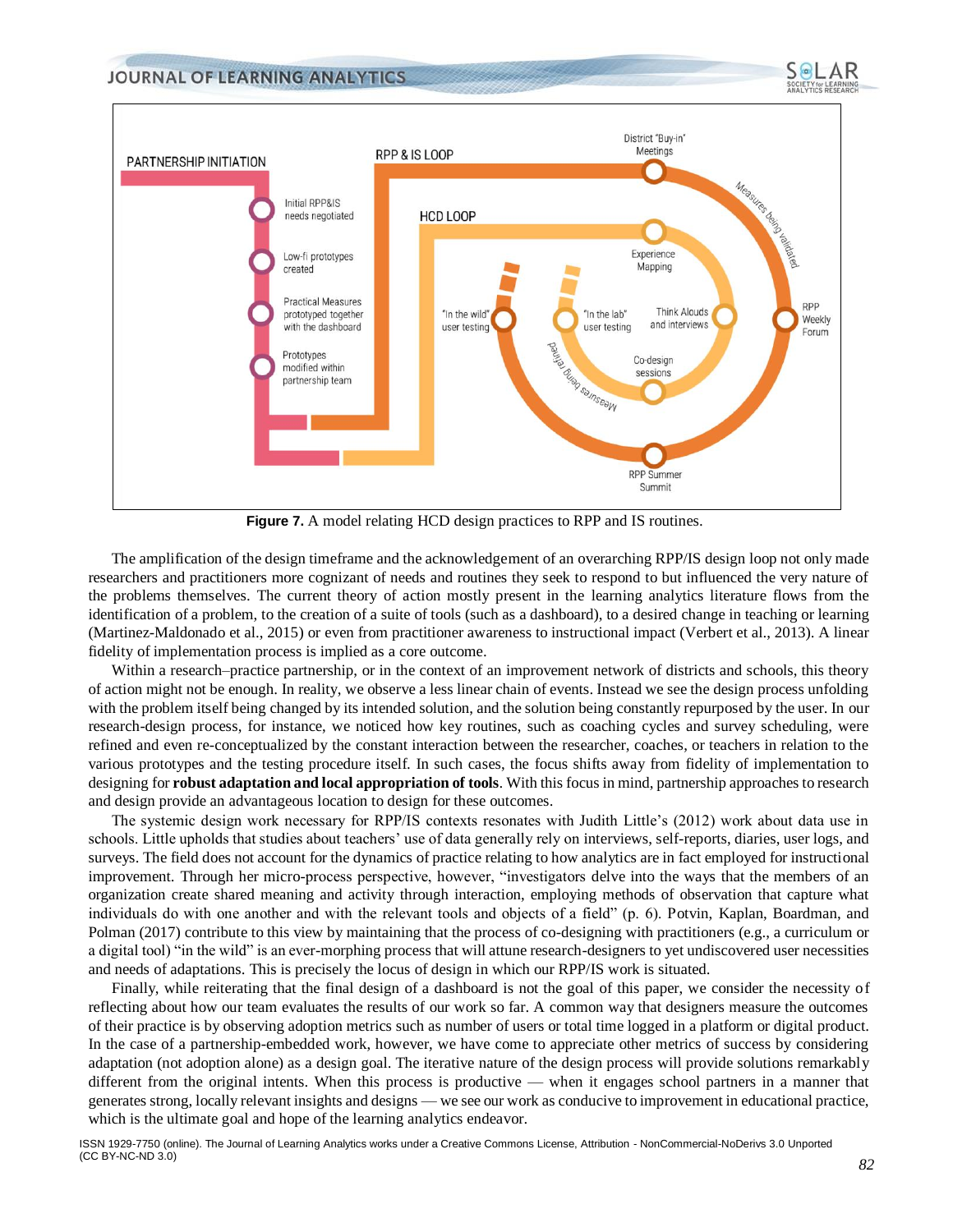

We thank the network of collaborators and partners in the PMR2 team. We acknowledge the invaluable contributions of our peers at University of Washington, Vanderbilt University, UC Riverside, UC Irvine, New York University, and Stanford University. Our special thanks to all of the teachers, instructional coaches, and leaders from our partner-districts who, amidst the challenges inherent to school life, found time and energy to collaborate intensely with our team of researchers.

# **Declaration of Conflicting Interest**

The authors declared no potential conflicts of interest with respect to the research, authorship, and/or publication of this article.

# **Funding**

This work was supported by the National Science Foundation, through grants 1719744, 1620851, 1621238, and 1620863.

## **References**

- Alhadad, S. S. (2018). Visualizing data to support judgement, inference, and decision making in learning analytics: Insights from cognitive psychology and visualization science. *Journal of Learning Analytics, 5*(2), 60–85. <http://dx.doi.org/10.18608/jla.2018.52.5>
- Beyer, H., & Holtzblatt, K. (1999). Contextual design. *Interactions, 6*(1), 32–42.
- Blomberg, J., Giacomi, J., Mosher, A., & Swenton-Wall, P. (2017). Ethnographic field methods and their relation to design. In J. Simonsen & T. Robertson (Eds.), *Routledge international handbook of participatory design* (pp. 123–155). New York: Routledge.<https://doi.org/10.1201/9780203744338>
- Bryk, A. S., Gomez, L. M., Grunow, A., & LeMahieu, P. G. (2015). *Learning to improve: How America's schools can get better at getting better*. Cambridge, MA: Harvard Education Press.<https://doi.org/10.1002/sce.21223>
- Buckingham Shum, S. (2015, May 4). Learning analytics meet improvement science [Blog Post]. Retrieved from <https://medium.com/@sbskmi/learning-analytics-meet-improvement-science-66748565bcc4>
- Buley, L. (2013). *The user experience team of one: A research and design survival guide*. New York: Rosenfeld Media.
- Coburn, C. E., & Stein, M. K. (2010). Research and practice in education: Building alliances, bridging the divide. Lanham, MD: Rowman & Littlefield.
- Coburn, C. E., Penuel, W. R., & Geil, K. E. (2013, January). *Research–practice partnerships: A strategy for leveraging research for educational improvement in school districts.* New York: William T. Grant Foundation.
- Datnow, A. (2000). Power and politics in the adoption of school reform models. *Educational Evaluation and Policy Analysis 22*(4), 357–374. [https://doi.org/10.3102/01623737022004357](https://doi.org/10.3102%2F01623737022004357)
- Dawson, S., Poquet, O., Colvin, C., Rogers, T., Pardo, A., & Gašević, D. (2018). Rethinking learning analytics adoption through complexity leadership theory. In *Proceedings of the 8th International Conference on Learning Analytics and Knowledge* (LAK '18), 5–9 March 2018, Sydney, NSW, Australia (pp. 236–244). New York: ACM. https:/[/10.1145/3170358.3170375](https://doi.org/10.1145/3170358.3170375)
- DiSalvo, B., Yip, J., Bonsignore, E., & DiSalvo, C. (2017). *Participatory design for learning.* New York: Routledge.
- Dollinger, M., & Lodge, J. M. (2018). Co-creation strategies for learning analytics. In *Proceedings of the 8th International Conference on Learning Analytics and Knowledge* (LAK '18), 5–9 March 2018, Sydney, NSW, Australia (pp. 97– 101). New York: ACM. [https://10.1145/3170358.3170372](https://10.0.4.121/3170358.3170372)
- Duval, E. (2011). Attention please! Learning analytics for visualization and recommendation. In P. Long, G. Siemens, G. Conole, & D. Gašević (Eds.), *Proceedings of the 1st International Conference on Learning Analytics and Knowledge* (LAK '11), 27 February–1 March 2011, Banff, AB, Canada (pp. 9–17). New York: ACM. <https://doi.org/10.1145/2090116.209011>
- Ferguson, R., Clow, D., Macfadyen, L., Essa, A., Dawson, S., & Alexander, S. (2014). Setting learning analytics in context: Overcoming the barriers to large-scale adoption. In *Proceedings of the 4 th International Conference on Learning Analytics and Knowledge* (LAK '14), 24–28 March 2014, Indianapolis, IN, USA (pp. 251–253). New York: ACM. <https://doi.org/10.1145/2567574.2567592>
- Few, S. (2006). Information dashboard design: The effective visual communication of data. Sebastopol, CA: O'Reilly Media.
- Fiorella, L., & Mayer, R. E. (2014). Role of expectations and explanations in learning by teaching. *Contemporary Educational Psychology, 39*(2), 75–85.<https://doi.org/10.1016/j.cedpsych.2014.01.001>
- Fiorini, S., Sewell, A., Bumbalough, M., Chauhan, P., Shepard, L., Rehrey, G., & Groth, D. (2018). An application of participatory action research in advising-focused learning analytics. In *Proceedings of the 8th International Conference*

AR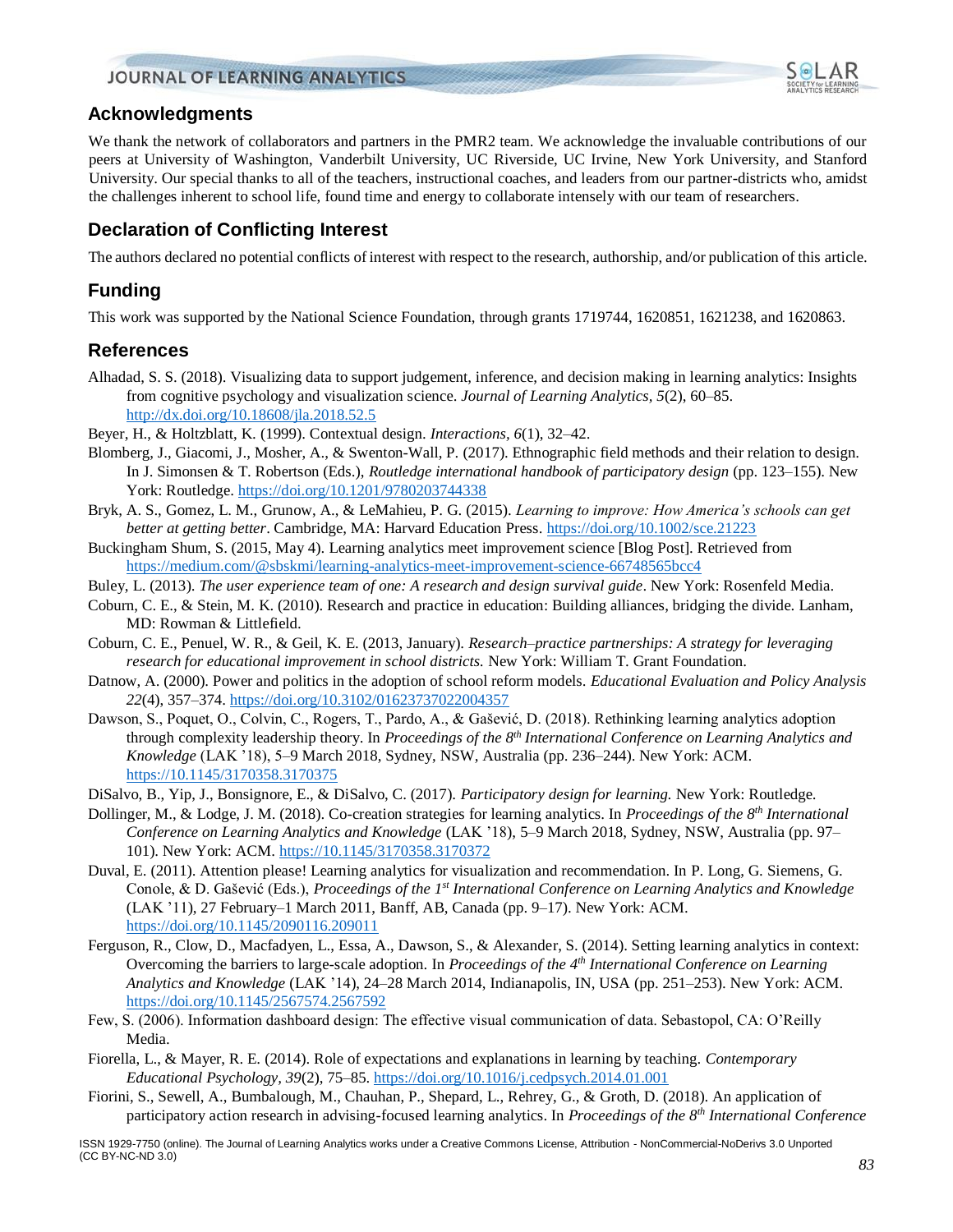

*on Learning Analytics and Knowledge* (LAK '18), 5–9 March 2018, Sydney, NSW, Australia (pp. 89–96). New York: ACM.<https://doi.org/10.1145/3170358.3170387>

- Fonteyn, M. E., Kuipers, B., & Grobe, S. J. (1993). A description of think aloud method and protocol analysis. *Qualitative Health Research*, *3*(4), 430–441. [https://doi.org/10.1177/104973239300300403](https://doi.org/10.1177%2F104973239300300403)
- Franke, M. L., Kazemi, E., & Battey, D. (2007). Mathematics teaching and classroom practice. In F. K. Lester (Ed.), *Second handbook of research on mathematics teaching and learning (pp. 225–256). Greenwich, CT: Information Age* Publishers.
- Gašević, D., Dawson, S., & Siemens, G. (2015). Let's not forget: Learning analytics are about learning. *TechTrends, 59*(1), 64–71.<https://doi.org/10.1007/s11528-014-0822-x>
- Gutiérrez, K. D., & Penuel, W. R. (2014). Relevance to practice as a criterion for rigor. *Educational Researcher*, *43*(1), 19– 23. [https://doi.org/10.3102/0013189X13520289](https://doi.org/10.3102%2F0013189X13520289)
- Hoadley, C. P. (2002). Creating context: Design-based research in creating and understanding CSCL. In *Proceedings of the Conference on Computer Support for Collaborative Learning: Foundations for a CSCL Community* (CSCL 2002), 7–11 January 2002, Boulder, CO, USA (pp. 453–462). International Society of the Learning Sciences. Hillsdale, NJ: Lawrence Erlbaum Associates.<https://dl.acm.org/citation.cfm?id=1658679>
- Holstein, K., Hong, G., Tegene, M., McLaren, B. M., & Aleven, V. (2018). The classroom as a dashboard: Co-designing wearable cognitive augmentation for K–12 teachers. In *Proceedings of the 8th International Conference on Learning Analytics and Knowledge* (LAK '18), 5–9 March 2018, Sydney, NSW, Australia (pp. 79–88). New York: ACM. <https://doi.org/10.1145/3170358.3170377>
- Jackson, K., Garrison, A., Wilson, J., Gibbons, L., & Shahan, E. (2013). Exploring relationships between setting up complex tasks and opportunities to learn in concluding whole-class discussions in middle-grades mathematics instruction. *Journal for Research in Mathematics Education, 44*(4), 646–682. <https://doi.org/10.5951/jresematheduc.44.4.0646>
- Jackson, K., Cobb, P., Wilson, J., Webster, M., Dunlap, C., & Appelgate, M. (2015). Investigating the development of mathematics leaders' capacity to support teachers' learning on a large scale. *ZDM: Mathematics Education*, *47*(1), 93– 104.<https://doi.org/10.1007/s11858-014-0652-5>
- Jivet, I., Scheffel, M., Drachsler, H., & Specht, M. (2017). Awareness is not enough: Pitfalls of learning analytics dashboards in the educational practice. In É. Lavoué, H. Drachsler, K. Verbert, J. Broisin, M. Pérez-Sanagustín (Eds.), *Data Driven Approaches in Digital Education: Proceedings of the 12 th European Conference on Technology Enhanced Learning* (EC-TEL 2017), 12–15 September 2017, Tallinn, Estonia (pp. 82–96). Lecture Notes in Computer Science, Springer. [https://doi.org/10.1007/978-3-319-66610-5\\_7](https://doi.org/10.1007/978-3-319-66610-5_7)
- Jivet, I., Scheffel, M., Specht, M., & Drachsler, H. (2018). License to evaluate: Preparing learning analytics dashboards for educational practice. In *Proceedings of the 8th International Conference on Learning Analytics and Knowledge* (LAK '18), 5–9 March 2018, Sydney, NSW, Australia (pp. 31–40). New York: ACM. <https://doi.org/10.1145/3170358.3170421>
- Klein, G., Moon, B., & Hoffman, R. R. (2006). Making sense of sensemaking 1: Alternative perspectives. *IEEE Intelligent Systems*, *21*(4)[. https://doi.org/10.1136/bmj.2.3022.599](https://doi.org/10.1136/bmj.2.3022.599)
- Klerkx, J., Verbert, K., & Duval, E. (2017). Learning analytics dashboards. In C. Lang, G. Siemens, A. Wise, & D. Gašević (Eds.), *The handbook of learning analytics* (pp. 143–150). Beaumont, AB: Society for Learning Analytics Research (SoLAR).<https://doi.org/10.18608/hla17>
- Knaflic, C. N. (2015). Storytelling with data: A data visualization guide for business professionals. Hoboken, NJ: John Wiley & Sons.<https://doi.org/10.1002/9781119055259>
- Krumm, A. E., Beattie, R., Takahashi, S., D'Angelo, C., Feng, M., & Cheng, B. (2016). Practical measurement and productive persistence: Strategies for using digital learning system data to drive improvement. *Journal of Learning Analytics, 3*(2), 116–138.<https://doi.org/10.18608/jla.2016.32.6>
- Lee, S., Kim, S. H., Hung, Y. H., Lam, H., Kang, Y. A., & Yi, J. S. (2016). How do people make sense of unfamiliar visualizations? A grounded model of novice's information visualization sensemaking. *IEEE Transactions on Visualization and Computer Graphics*, *22*(1), 499–508[. https://doi.org/10.1109/TVCG.2015.2467195](https://doi.org/10.1109/TVCG.2015.2467195)
- Little, J. W. (2012). Understanding data use practice among teachers: The contribution of micro-process studies. *American Journal of Education, 118*(2), 143–166.<https://doi.org/10.1086/663271>
- Martinez-Maldonado, R., Pardo, A., Mirriahi, N., Yacef, K., Kay, J., & Clayphan, A. (2015). Latux: An iterative workflow for designing, validating, and deploying learning analytics visualizations. *Journal of Learning Analytics, 2*(3), 9–39. <https://doi.org/10.18608/jla.2015.23.3>
- Mayer, R. E., & Moreno, R. (2003). Nine ways to reduce cognitive load in multimedia learning. *Educational Psychologist,*